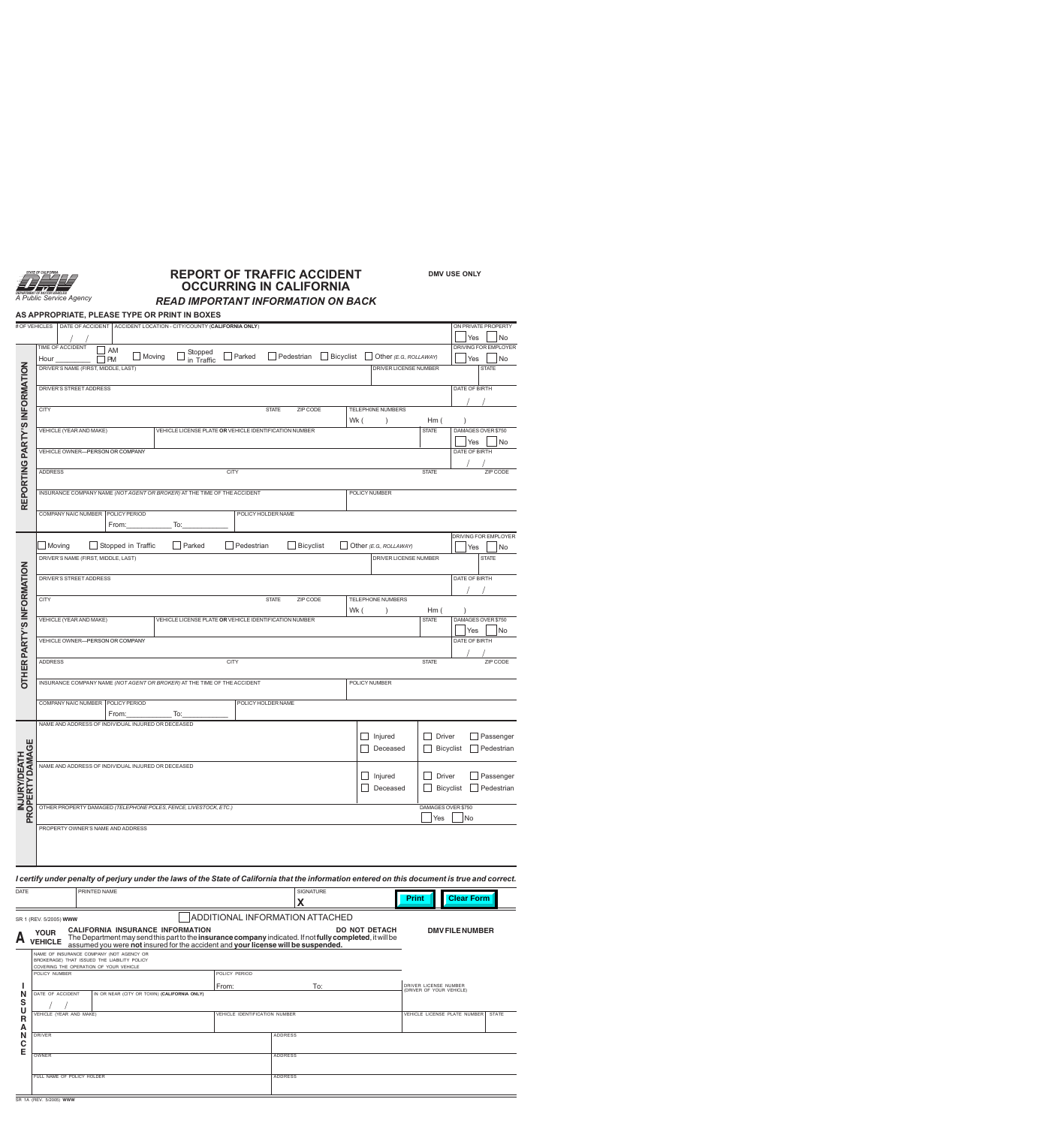| <b>YOUR</b><br><b>VEHICLE</b> | <b>CALIFORNIA INSURANCE INFORMATION</b> |                                                                                                                                                                                            | <b>DO NOT DETACH  </b>                      | <b>DMV FILE NUMBER</b>                                                                                                                                                                                                         |
|-------------------------------|-----------------------------------------|--------------------------------------------------------------------------------------------------------------------------------------------------------------------------------------------|---------------------------------------------|--------------------------------------------------------------------------------------------------------------------------------------------------------------------------------------------------------------------------------|
|                               |                                         |                                                                                                                                                                                            |                                             |                                                                                                                                                                                                                                |
| POLICY NUMBER                 |                                         | POLICY PERIOD                                                                                                                                                                              |                                             |                                                                                                                                                                                                                                |
|                               |                                         | From:                                                                                                                                                                                      | To:                                         | DRIVER LICENSE NUMBER<br>(DRIVER OF YOUR VEHICLE)                                                                                                                                                                              |
| DATE OF ACCIDENT              |                                         |                                                                                                                                                                                            |                                             |                                                                                                                                                                                                                                |
|                               |                                         |                                                                                                                                                                                            |                                             | VEHICLE LICENSE PLATE NUMBER<br><b>STATE</b>                                                                                                                                                                                   |
| <b>DRIVER</b>                 |                                         |                                                                                                                                                                                            | <b>ADDRESS</b>                              |                                                                                                                                                                                                                                |
| OWNER                         |                                         |                                                                                                                                                                                            | <b>ADDRESS</b>                              |                                                                                                                                                                                                                                |
|                               |                                         |                                                                                                                                                                                            | <b>ADDRESS</b>                              |                                                                                                                                                                                                                                |
|                               | SR 1A (REV. 5/2005) WWW                 | NAME OF INSURANCE COMPANY (NOT AGENCY OR<br>BROKERAGE) THAT ISSUED THE LIABILITY POLICY<br>COVERING THE OPERATION OF YOUR VEHICLE<br>VEHICLE (YEAR AND MAKE)<br>FULL NAME OF POLICY HOLDER | IN OR NEAR (CITY OR TOWN) (CALIFORNIA ONLY) | The Department may send this part to the insurance company indicated. If not fully completed, it will be<br>assumed you were not insured for the accident and your license will be suspended.<br>VEHICLE IDENTIFICATION NUMBER |

○○○○○○○○○○○○○○○○○○○○○○○○○○○○○○○○○○○○○○○○○○○○○ ○○○○○○○○○○○○○○○○○○○○○○○

## **If the policy was not in effect, this form must be completed and returned to the Department within 20 days.**

The undersigned company advises that with respect to the reported accident, the policy reported on the reverse side:

| WAS NOT IN EFFECT                 |                                  |                                              |                         |
|-----------------------------------|----------------------------------|----------------------------------------------|-------------------------|
| $\Box$ Was not a liability policy | Did not cover the vehicle/driver | Number is not a company policy number        |                         |
|                                   |                                  |                                              |                         |
|                                   |                                  | MAILTO:<br>Department of Motor Vehicles      |                         |
|                                   |                                  | Financial Responsibility<br>P. O. Box 942884 |                         |
|                                   |                                  | Sacramento, CA 94284-0884                    |                         |
|                                   |                                  |                                              | SR 1A (REV. 5/2005) WWW |